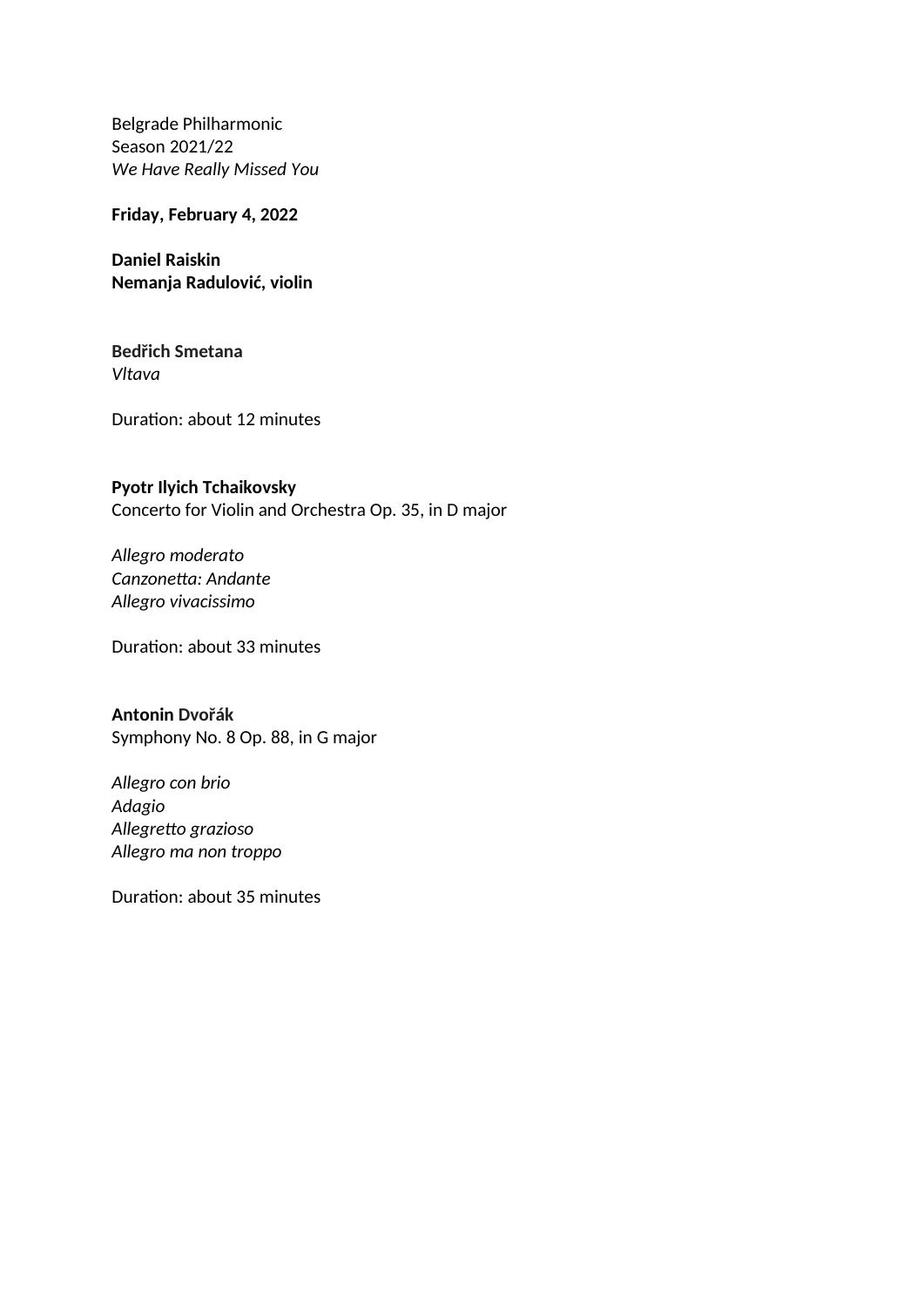**Florence Price** (1887-1953), classical composer, pianist, organist, and music teacher is noted as the first African-American woman in history whose work was included in the repertoire of one of the most important professional orchestras, the Chicago Symphony Orchestra, which performed her *First Symphony* in 1933. Price composed over 300 works: four symphonies, four concertos, as well as choral works, plus art songs, and music for chamber and solo instruments.

She was born and raised in Little Rock, Arkansas, where she had a very successful career. However, due to frequent racial incidents in the region, which culminated in the lynching of an African-American in 1927, Florence Price decided to move with her family to Chicago, the city to which her artistic activity is mostly connected.

Although Florence Price's music education was largely based on European tradition, her stylistic expression is largely based on the American idiom and reveals her southern roots. She wrote in a receptive musical language, using the sounds and atmosphere of modern urban society. Being a devout believer, she often used the music of the African-American Church as material for her arrangements or as inspiration for the creation of original works.

*Andante moderato* is the second movement of the author's *First String Quartet*. Composed in 1929, the work shows a fusion of personal musical heritage, formal structures and harmonic techniques of European art music. The movement begins with a slow melody, obviously inspired by African-American spiritual music, while its central part is occupied by a cheerful dance. The minor mood returns through a rerun of the initial material that rounds off the movement. On this occasion, we are listening to the orchestral adaptation of the work from 2020.

**Pyotr Ilyich Tchaikovsky** (1840-1893) wrote only one violin concerto, in addition to three piano concertos and a Rococo variation for cello. Encouraged by the visit of his student and friend, violinist Iosif Kotek, during a vacation in the Swiss resort of Clarence on Lake Geneva, Tchaikovsky wrote his Violin Concerto in D major, Op. 35 in less than a month and dedicated it to the violinist. Somewhat later, realizing that Kotek's career was not impressive enough, he changed his dedication, this time to Leopold Auer, a renowned St. Petersburg violinist and pedagogue from whose class Heifetz and Milstein later emerged. However, Auer considered this work unplayable and the young Adolf Brodsky gladly accepted the final dedication, deeply believing in the success of the work. Auer later regretted the missed opportunity and performed the concert with pleasure. Almost three years after its creation, this work was premiered by the Vienna Philharmonic in 1881, led by one of the most famous conductors of his time, Hans Richter, with Brodsky on the violin. Unfortunately, despite the good impression that the violinist left on the audience, the violin concerto was only partially successful. The Viennese critic Eduard Hanslick characterized the composition as long, pretentious, and even occasionally vulgar.

The first movement opens with a theme that would not appear again later. Tchaikovsky applied a similar procedure for the beginning of the first movement of his Concerto for Piano and Orchestra in B minor. The wide scope of the movement gave the composer the opportunity to write a virtuoso solo section and a skillfully treated orchestral part. The